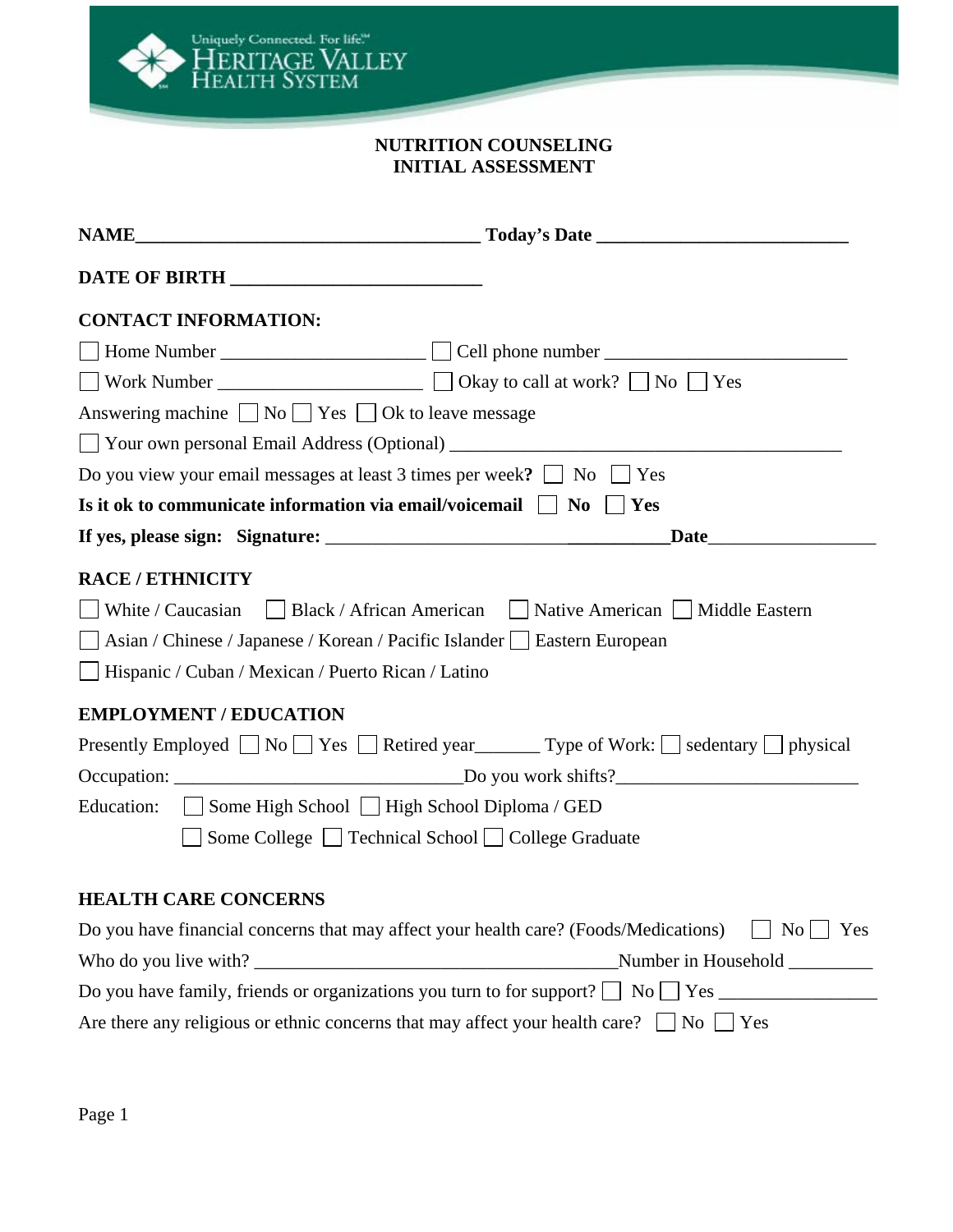

#### **NUTRITION COUNSELING INITIAL ASSESSMENT**

# **HEARING / VISION / WRITING**

| Do you have any difficulty with written information: $\Box$ No If Yes: $\Box$ reading $\Box$ writing $\Box$ understanding |                                                                                                                                                                                                                               |  |  |
|---------------------------------------------------------------------------------------------------------------------------|-------------------------------------------------------------------------------------------------------------------------------------------------------------------------------------------------------------------------------|--|--|
|                                                                                                                           |                                                                                                                                                                                                                               |  |  |
|                                                                                                                           |                                                                                                                                                                                                                               |  |  |
|                                                                                                                           |                                                                                                                                                                                                                               |  |  |
| <b>MEDICAL HISTORY (CHECK ALL THAT APPLY)</b> None                                                                        |                                                                                                                                                                                                                               |  |  |
| Family history of diabetes                                                                                                | Diabetes during pregnancy                                                                                                                                                                                                     |  |  |
| <b>High Blood Pressure</b>                                                                                                | Delivered baby weighing 9 or more pounds                                                                                                                                                                                      |  |  |
| <b>Elevated Cholesterol</b>                                                                                               | Thyroid Disease   Arthritis                                                                                                                                                                                                   |  |  |
| Sleep Apnea $\Box$ Asthma                                                                                                 | Depression Emotional Problems                                                                                                                                                                                                 |  |  |
|                                                                                                                           |                                                                                                                                                                                                                               |  |  |
|                                                                                                                           |                                                                                                                                                                                                                               |  |  |
| HEART / STROKE HISTORY: (INDICATE YEAR OF OCCURRENCE)                                                                     |                                                                                                                                                                                                                               |  |  |
|                                                                                                                           |                                                                                                                                                                                                                               |  |  |
|                                                                                                                           | ■ Heart Stents  ■ Heart Failure  ■ Stroke ■ Stroke ■ Stroke ■ Stroke ■ Stroke ■ Stroke ■ Stroke ■ Stroke ■ Stroke ■ Stroke ■ Stroke ■ Stroke ■ Stroke ■ Stroke ■ Stroke ■ Stroke ■ Stroke ■ Stroke ■ Stroke ■ Stroke ■ Stroke |  |  |
|                                                                                                                           |                                                                                                                                                                                                                               |  |  |
| ACUTE/ CHRONIC COMPLICATIONS (CHECK ALL THAT APPLY)                                                                       | $\Box$ None                                                                                                                                                                                                                   |  |  |
| Frequent urination                                                                                                        | Gastrointestinal problems (constipation, diarrhea, bloating)                                                                                                                                                                  |  |  |
| Frequent tiredness                                                                                                        | $\Box$ Skin problems (dry, scaly, slow healing)                                                                                                                                                                               |  |  |
| More thirsty than usual                                                                                                   | $\Box$ Kidney problems / bladder infections                                                                                                                                                                                   |  |  |
| Numbness or tingling in hands/feet                                                                                        | $\Box$ Pain in legs during or after walking                                                                                                                                                                                   |  |  |
|                                                                                                                           | Eye Problems: $\Box$ cataracts $\Box$ macular degeneration $\Box$ glaucoma $\Box$ retinopathy                                                                                                                                 |  |  |
| PHYSICAL ACTIVITY                                                                                                         |                                                                                                                                                                                                                               |  |  |
|                                                                                                                           | Are you medically allowed to exercise? $\Box$ No $\Box$ Yes; If NO, what are your restrictions                                                                                                                                |  |  |
|                                                                                                                           | How often do you exercise? Number of times per week ________ Number of minutes each time __________                                                                                                                           |  |  |
|                                                                                                                           |                                                                                                                                                                                                                               |  |  |
|                                                                                                                           | Inactive □ Housework / Yardwork □ Walking □ Strength Training (Weights / Bands) □ Gym                                                                                                                                         |  |  |
|                                                                                                                           |                                                                                                                                                                                                                               |  |  |
|                                                                                                                           |                                                                                                                                                                                                                               |  |  |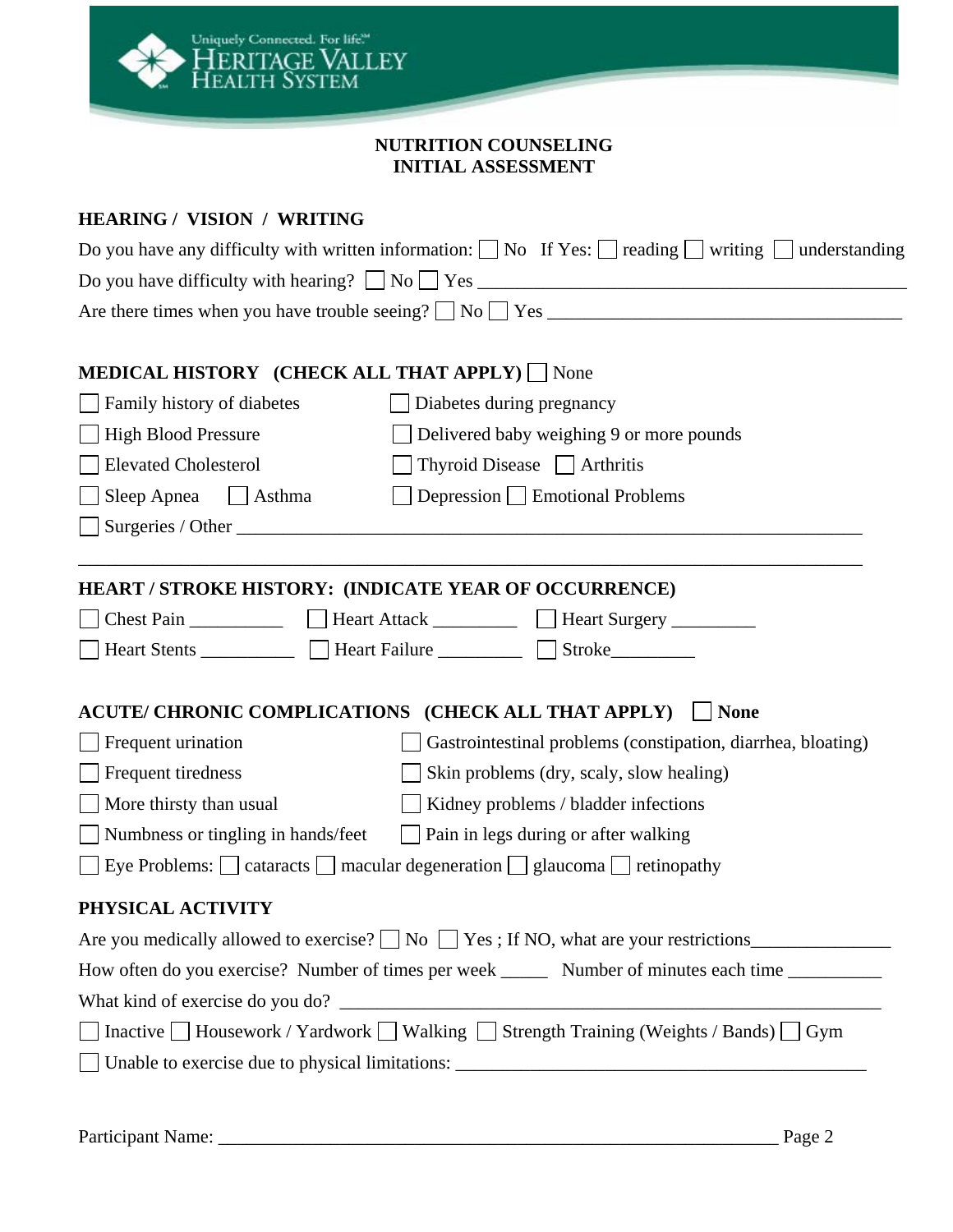

#### **NUTRITION COUNSELING INITIAL ASSESSMENT**

#### **ALLERGIES**

| Food Allergies / Intolerances: None _________________ Reaction _________________                                                                                                                                                                                                        |        |
|-----------------------------------------------------------------------------------------------------------------------------------------------------------------------------------------------------------------------------------------------------------------------------------------|--------|
| <b>ALCOHOL USE:</b><br>$\vert$ Never<br>$\Box$ Daily $\Box$ Occasionally $\Box$ Weekly $\Box$ I have a problem with alcohol.<br>Number of Drinks per day _______________ per week ____________ per month __________________________                                                     |        |
| <b>TOBACCO USE</b><br>Type: $\Box$ None $\Box$ Cigarettes $\Box$ Cigar $\Box$ Pipe $\Box$ Chew / Dip $\Box$ Other: $\Box$<br>Do you currently live with anyone who uses tobacco? $\Box$ No $\Box$ Yes<br>I would like assistance with Smoking / Tobacco Cessation? $\Box$ No $\Box$ Yes |        |
| MEDICATIONS: Please answer the questions below or you may bring a list of your medications.<br>Include name, dose, and time(s) of day you take the medication(s).                                                                                                                       |        |
| How often do you miss or skip any of your medications? Sometimes Rarely/Never                                                                                                                                                                                                           |        |
| PREGNANCY: IF APPLICABLE                                                                                                                                                                                                                                                                |        |
| Do you plan to breastfeed? $\Box$ No ; $\Box$ Yes ; $\Box$ Unsure                                                                                                                                                                                                                       |        |
| Were you a smoker prior to pregnancy? $\Box$ No $\Box$ Yes                                                                                                                                                                                                                              |        |
|                                                                                                                                                                                                                                                                                         | Page 3 |